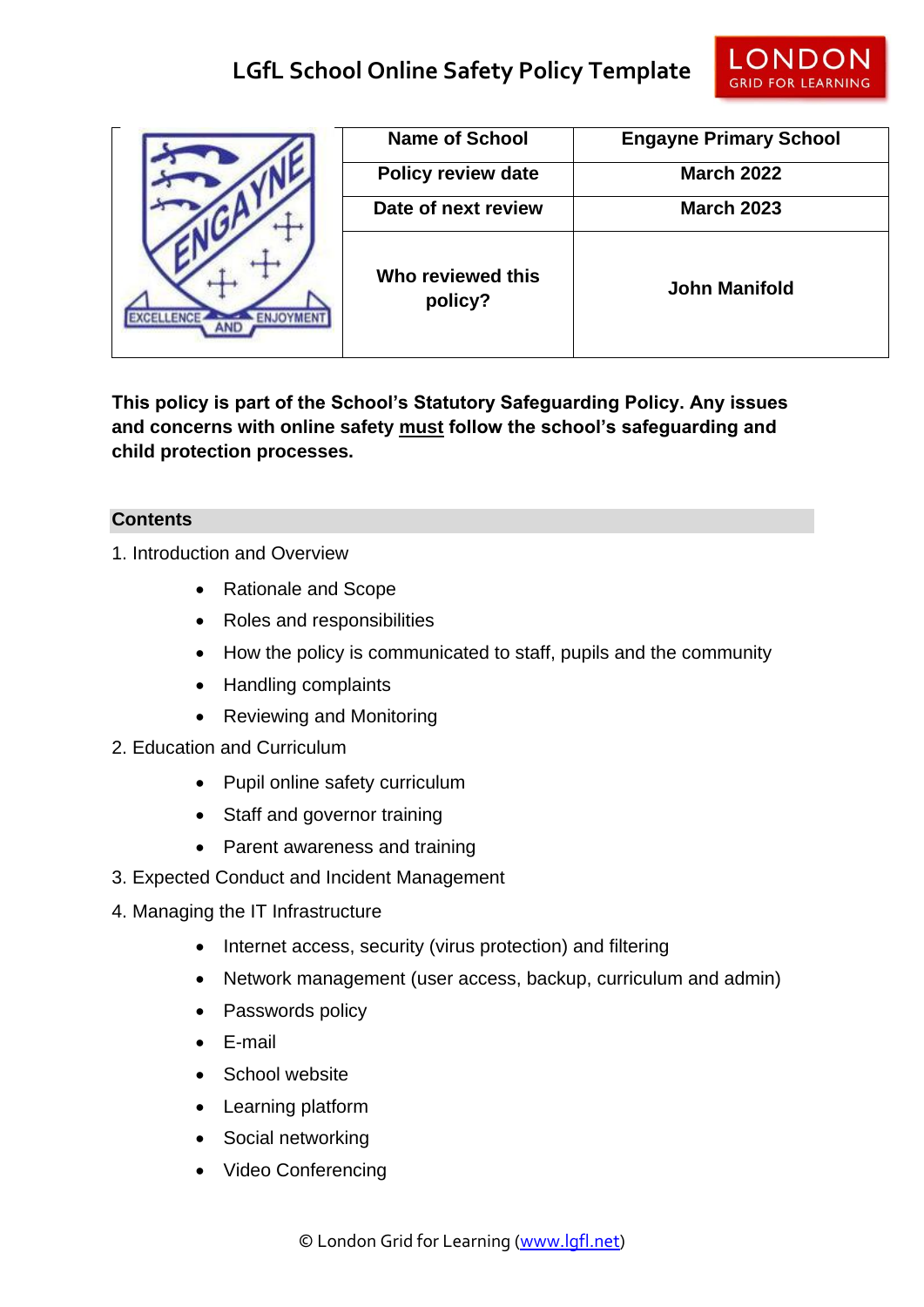

- 5. Data Security
	- Management Information System access
	- Data transfer
	- Asset Disposal
- 6. Equipment and Digital Content
	- Personal mobile phones and devices
	- Digital images and video

Appendices (separate documents): (check the LGfL web site for the most recent list http://os.lgfl.net)

- A1: Acceptable Use Agreement (Staff, Volunteers and Governors)
- A2: Acceptable Use Agreements (KS1 Pupils adapted for phase)
- A3: Acceptable Use Agreements (KS2\_Pupils adapted for phase)
- A4: Acceptable Use Agreement including photo/video permission (Parents)
- A5: Protocol for responding to online safety incidents <http://www.lgfl.net/esafety/Pages/policies-acceptable-use.aspx> handling infringements [http://www.digitallyconfident.org/images/resources/first-line](http://www.digitallyconfident.org/images/resources/first-line-information-support-HQ.pdf)[information-support-HQ.pdf](http://www.digitallyconfident.org/images/resources/first-line-information-support-HQ.pdf) - page 23 onwards
- A6: Prevent Duty Guidance

[https://www.gov.uk/government/uploads/system/uploads/attachment\\_](https://www.gov.uk/government/uploads/system/uploads/attachment_data/file/445977/3799_Revised_Prevent_Duty_Guidance__England_Wales_V2-Interactive.pdf) data/file/445977/3799 Revised Prevent Duty Guidance England [Wales\\_V2-Interactive.pdf](https://www.gov.uk/government/uploads/system/uploads/attachment_data/file/445977/3799_Revised_Prevent_Duty_Guidance__England_Wales_V2-Interactive.pdf)

- A7: Data security: Dos and Don'ts for staff [http://static.lgfl.net/LgflNet/downloads/online-safety/LGfL-GDPR-Data-](http://static.lgfl.net/LgflNet/downloads/online-safety/LGfL-GDPR-Data-Dos-Donts-10-2017.pdf)[Dos-Donts-10-2017.pdf](http://static.lgfl.net/LgflNet/downloads/online-safety/LGfL-GDPR-Data-Dos-Donts-10-2017.pdf)
- A8: Search and Confiscation guidance from DfE [https://www.gov.uk/government/publications/searching-screening-and](https://www.gov.uk/government/publications/searching-screening-and-%20confiscation)[confiscation](https://www.gov.uk/government/publications/searching-screening-and-%20confiscation)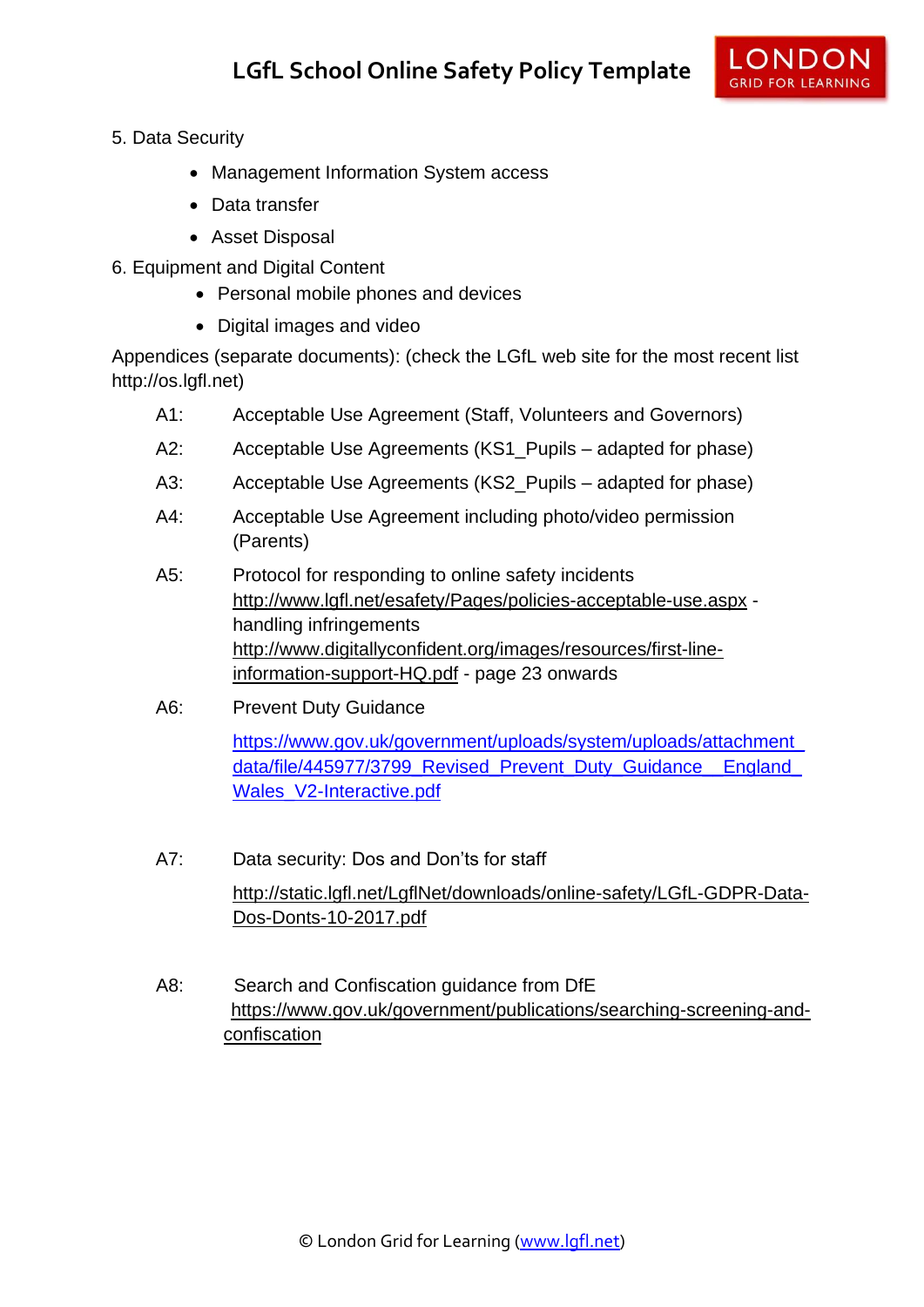

### **1. Introduction and Overview**

### **Rationale**

### **The purpose of this policy is to:**

- Set out the key principles expected of all members of the school community at Engayne Primary School with respect to the use of IT-based technologies.
- Safeguard and protect the children and staff.
- Assist school staff working with children to work safely and responsibly with the internet and other IT and communication technologies and to monitor their own standards and practice.
- Set clear expectations of behaviour and/or codes of practice relevant to responsible use of the internet for educational, personal or recreational use for the whole school community.
- Have clear structures to deal with online abuse such as online bullying [noting that these need to be cross-referenced with other school policies].
- Ensure that all members of the school community are aware that unlawful or unsafe behaviour is unacceptable and that, where appropriate, disciplinary or legal action will be taken.
- Minimise the risk of misplaced or malicious allegations made against adults who work with students.

## **The main areas of risk for our school community can be summarised as follows:**

#### **Content**

- Exposure to inappropriate content, including extremist views
- Lifestyle websites promoting harmful behaviours
- Hate content
- Content validation: how to check authenticity and accuracy of online content

#### **Contact**

- Grooming (sexual exploitation, radicalisation etc.)
- Peer-on-peer abuse
- Social or commercial identity theft, including passwords

#### **Conduct**

- Aggressive behaviours (bullying)
- Expressing extreme views which others may find offensive, including religious and political ones
- Privacy issues, including disclosure of personal information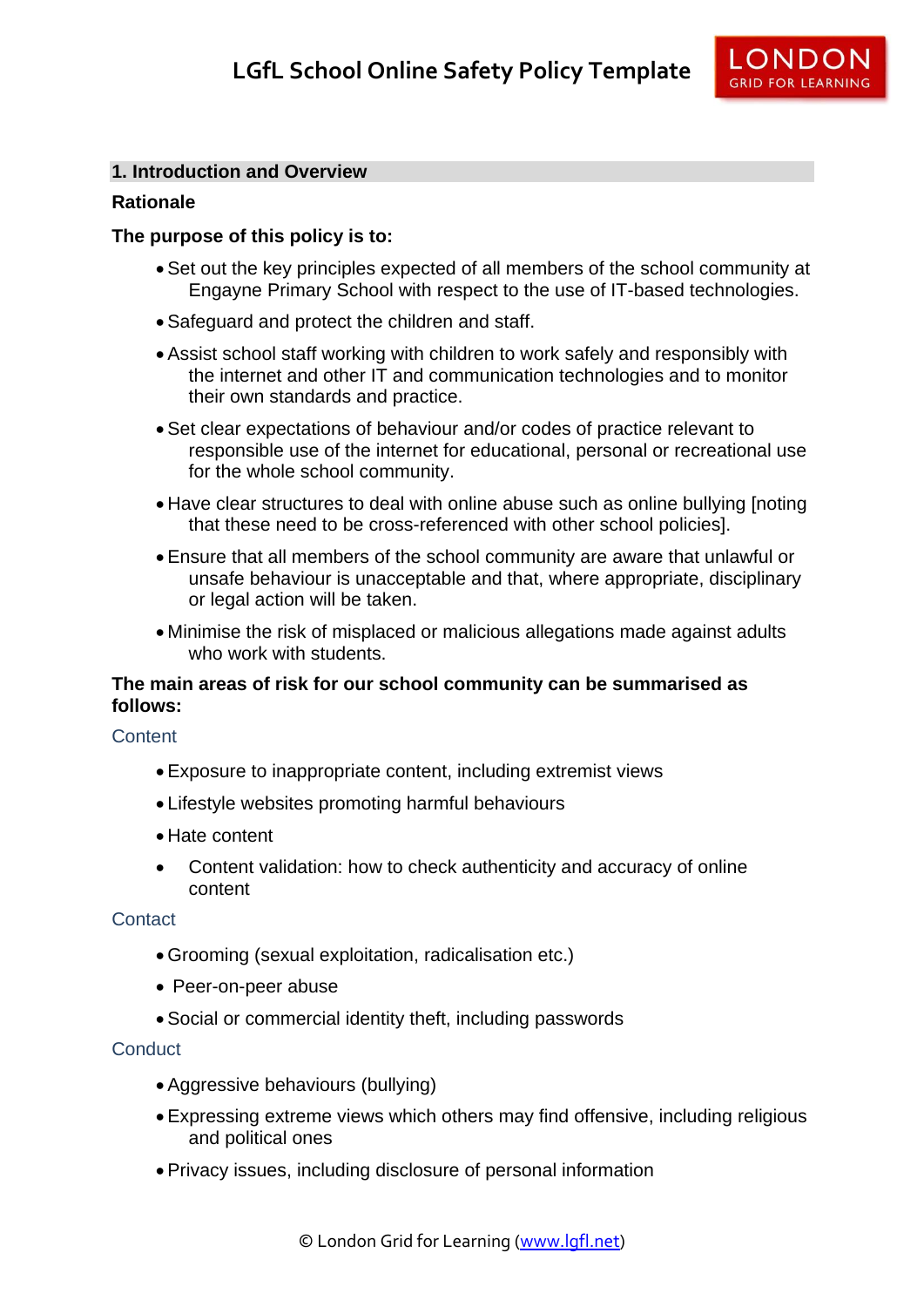

- Digital footprint and online reputation
- Health and well-being (amount of time spent online, gambling, body image)
- Youth-produced sexual imagery
- Copyright (little care or consideration for intellectual property and ownership)

#### **Scope**

This policy applies to all members of Engayne Primary School community (including staff, students/pupils, volunteers, parents/carers, visitors, community users) who have access to and are users of Engayne Primary Schools IT systems, both in and out of Engayne Primary School.

#### **Roles and responsibilities**

| <b>Role</b> | <b>Key Responsibilities</b>                                                                                                                                            |
|-------------|------------------------------------------------------------------------------------------------------------------------------------------------------------------------|
| Headteacher | • Must be adequately trained in off-line and online<br>safeguarding, in-line with statutory guidance and relevant<br>Local Safeguarding Children Board (LSCB) guidance |
|             | • To lead a 'safeguarding' culture, ensuring that online safety is<br>fully integrated with whole school safeguarding.                                                 |
|             | • To take overall responsibility for online safety provision                                                                                                           |
|             | • To take overall responsibility for data management and<br>information security (SIRO) ensuring school's provision<br>follows best practice in information handling   |
|             | • To ensure the school uses appropriate IT systems and<br>services including, filtered Internet Service, e.g. LGfL services                                            |
|             | • To be responsible for ensuring that all staff receive suitable<br>training to carry out their safeguarding and online safety roles                                   |
|             | To be aware of procedures to be followed in the event of a<br>$\bullet$<br>serious online safety incident                                                              |
|             | • Ensure suitable 'risk assessments' undertaken so the<br>curriculum meets needs of pupils, including risk of children<br>being radicalised                            |
|             | • To receive regular monitoring reports from the Online Safety<br>Leader                                                                                               |
|             | • To ensure that there is a system in place to monitor and<br>support staff who carry out internal online safety procedures,<br>e.g. network manager                   |
|             | To ensure Governors are regularly updated on the nature and<br>effectiveness of the school's arrangements for online safety                                            |
|             | To ensure school website includes relevant information.                                                                                                                |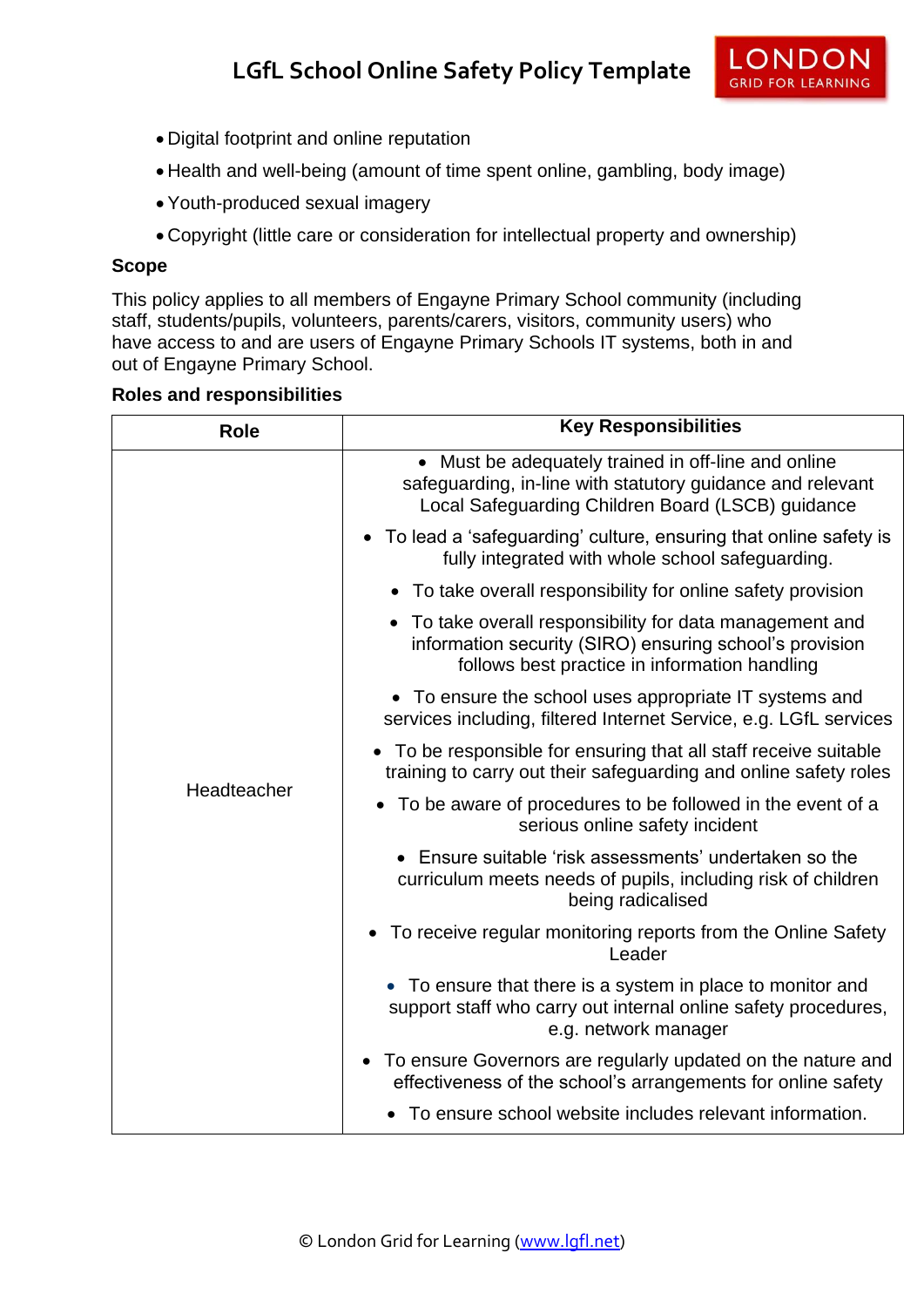| <b>Role</b>                                                                                                    | <b>Key Responsibilities</b>                                                                                                                                                                                                                                                                                                                   |
|----------------------------------------------------------------------------------------------------------------|-----------------------------------------------------------------------------------------------------------------------------------------------------------------------------------------------------------------------------------------------------------------------------------------------------------------------------------------------|
| <b>Online Safety Leader</b><br>/Designated Child<br><b>Protection Lead (This</b><br>may be the same<br>person) | • Take day to day responsibility for online safety issues and a<br>leading role in establishing and reviewing the school's online<br>safety policy/documents                                                                                                                                                                                  |
|                                                                                                                | Promote an awareness and commitment to online safety<br>throughout the school community                                                                                                                                                                                                                                                       |
|                                                                                                                | • Ensure that online safety education is embedded within the<br>curriculum                                                                                                                                                                                                                                                                    |
|                                                                                                                | Liaise with school technical staff where appropriate                                                                                                                                                                                                                                                                                          |
|                                                                                                                | To communicate regularly with SLT and the designated online<br>$\bullet$<br>safety Governor/committee to discuss current issues, review<br>incident logs and filtering/change control logs                                                                                                                                                    |
|                                                                                                                | • To ensure that all staff are aware of the procedures that need<br>to be followed in the event of an online safety incident                                                                                                                                                                                                                  |
|                                                                                                                | To ensure that online safety incidents are logged as a<br>$\bullet$<br>safeguarding incident                                                                                                                                                                                                                                                  |
|                                                                                                                | • Facilitate training and advice for all staff                                                                                                                                                                                                                                                                                                |
|                                                                                                                | Oversee any pupil surveys / pupil feedback on online safety<br>issues                                                                                                                                                                                                                                                                         |
|                                                                                                                | Liaise with the Local Authority and relevant agencies                                                                                                                                                                                                                                                                                         |
|                                                                                                                | Is regularly updated in online safety issues and legislation, and<br>be aware of the potential for serious child protection concerns.                                                                                                                                                                                                         |
|                                                                                                                | • To ensure that the school has in place policies and practices<br>to keep the children and staff safe online                                                                                                                                                                                                                                 |
| Governors/Safeguardi<br>ng governor (including<br>online safety)                                               | To approve the Online Safety Policy and review the<br>effectiveness of the policy                                                                                                                                                                                                                                                             |
|                                                                                                                | To support the school in encouraging parents and the wider<br>community to become engaged in online safety activities                                                                                                                                                                                                                         |
|                                                                                                                | The role of the online safety Governor will include: regular<br>review with the online safety Leader                                                                                                                                                                                                                                          |
| <b>Computing Curriculum</b><br>Leader                                                                          | • To oversee the delivery of the online safety element of the<br>Computing curriculum                                                                                                                                                                                                                                                         |
| <b>Network</b><br>Manager/technician                                                                           | • To report online safety related issues that come to their<br>attention, to the Online Safety Coordinator                                                                                                                                                                                                                                    |
|                                                                                                                | • To manage the school's computer systems, ensuring<br>- school password policy is strictly adhered to.<br>- systems are in place for misuse detection and malicious<br>attack (e.g. keeping virus protection up to date)<br>- access controls/encryption exist to protect personal and<br>sensitive information held on school-owned devices |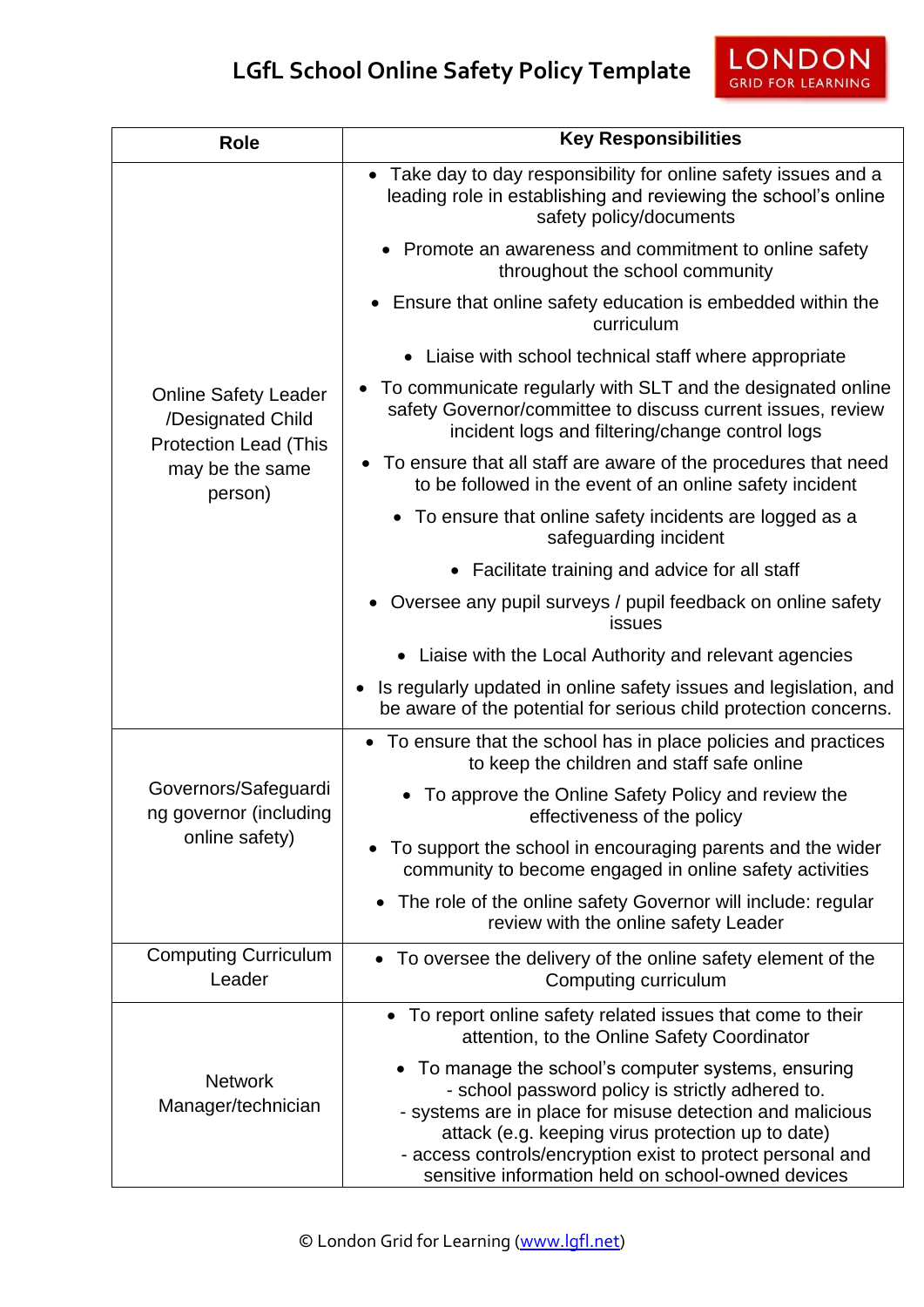# **LGfL School Online Safety Policy Template**

| <b>Role</b>                                               | <b>Key Responsibilities</b>                                                                                                                                                                             |  |
|-----------------------------------------------------------|---------------------------------------------------------------------------------------------------------------------------------------------------------------------------------------------------------|--|
|                                                           | - the school's policy on web filtering is applied and updated on<br>a regular basis                                                                                                                     |  |
|                                                           | That they keep up to date with the school's online safety policy<br>and technical information in order to effectively carry out their<br>online safety role and to inform and update others as relevant |  |
|                                                           | That the use of school technology and online platforms are<br>regularly monitored and that any misuse/attempted misuse is<br>reported to the online safety co-ordinator or Headteacher                  |  |
|                                                           | • To ensure appropriate backup procedures and disaster<br>recovery plans are in place                                                                                                                   |  |
|                                                           | • To keep up-to-date documentation of the school's online<br>security and technical procedures                                                                                                          |  |
|                                                           | • To ensure that the data they manage is accurate and up-to-<br>date                                                                                                                                    |  |
| Data and Information<br>(Asset Owners)<br>Managers (IAOs) | Ensure best practice in information management. i.e. have<br>appropriate access controls in place, that data is used,<br>transferred and deleted in-line with data protection<br>requirements.          |  |
|                                                           | The school must be registered with Information Commissioner<br>$\bullet$                                                                                                                                |  |
| <b>LGfL Nominated</b><br>contact(s)                       | • To ensure all LGfL services are managed on behalf of the<br>school following data handling procedures as relevant                                                                                     |  |
|                                                           | • To embed online safety in the curriculum                                                                                                                                                              |  |
| <b>Teachers</b>                                           | • To supervise and guide pupils carefully when engaged in<br>learning activities involving online technology (including, extra-<br>curricular and extended school activities if relevant)               |  |
|                                                           | To ensure that pupils are fully aware of research skills and are<br>fully aware of legal issues relating to electronic content such<br>as copyright laws                                                |  |
| All staff, volunteers<br>and contractors.                 | • To read, understand, sign and adhere to the school staff<br>Acceptable Use Agreement/Policy, and understand any<br>updates annually. The AUP is signed by new staff on<br>induction.                  |  |
|                                                           | To report any suspected misuse or problem to the online<br>safety leader                                                                                                                                |  |
|                                                           | To maintain an awareness of current online safety issues and<br>guidance e.g. through CPD                                                                                                               |  |
|                                                           | • To model safe, responsible and professional behaviours in<br>their own use of technology                                                                                                              |  |
|                                                           | <b>Exit strategy</b>                                                                                                                                                                                    |  |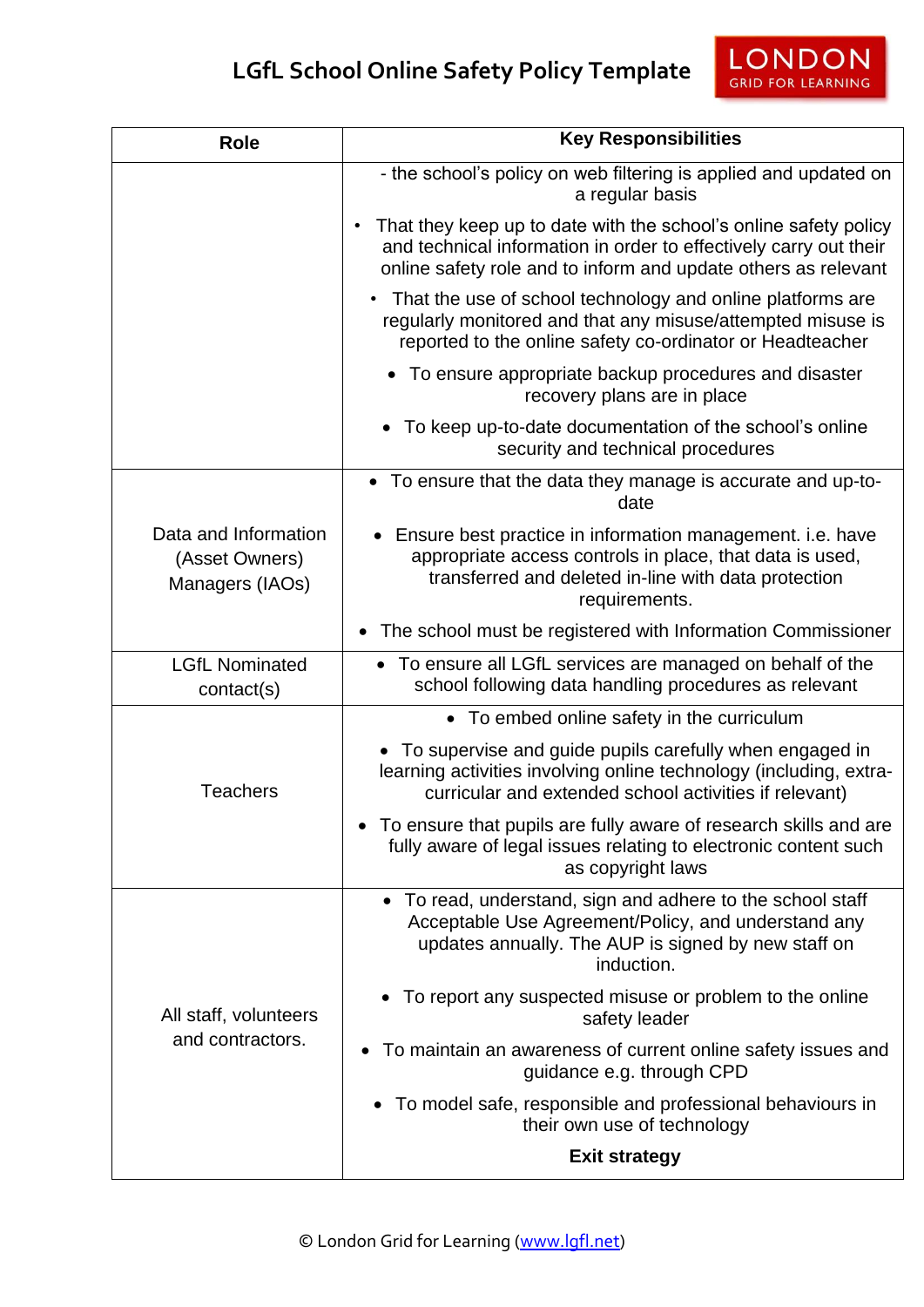# **LGfL School Online Safety Policy Template**

| <b>Role</b>                                          | <b>Key Responsibilities</b>                                                                                                                                                                                                                                                                                        |  |
|------------------------------------------------------|--------------------------------------------------------------------------------------------------------------------------------------------------------------------------------------------------------------------------------------------------------------------------------------------------------------------|--|
|                                                      | • At the end of the period of employment/volunteering to return<br>any equipment or devices loaned by the school. This will<br>include leaving PIN numbers, IDs and passwords to allow<br>devices to be reset, or meeting with line manager and<br>technician on the last day to log in and allow a factory reset. |  |
|                                                      | • Read, understand, sign and adhere to the Student/Pupil                                                                                                                                                                                                                                                           |  |
| <b>Pupils</b>                                        | Acceptable Use Policy annually (or more often in years 5 and<br>$6$ ).                                                                                                                                                                                                                                             |  |
|                                                      | To understand the importance of reporting abuse, misuse or<br>$\bullet$<br>access to inappropriate materials                                                                                                                                                                                                       |  |
|                                                      | • To know what action to take if they or someone they know<br>feels worried or vulnerable when using online technology                                                                                                                                                                                             |  |
|                                                      | • To understand the importance of adopting safe behaviours<br>and good online safety practice when using digital<br>technologies out of school and realise that the school's online<br>safety policy covers their actions out of school                                                                            |  |
|                                                      | • To contribute to any 'pupil voice' surveys that gather<br>information of their online experiences                                                                                                                                                                                                                |  |
| Parents/carers                                       | • To read, understand and promote the school's Pupil<br>Acceptable Use Agreement with their children                                                                                                                                                                                                               |  |
|                                                      | • to consult with the school if they have any concerns about<br>their children's use of technology                                                                                                                                                                                                                 |  |
|                                                      | To take responsibility for their children's online behaviour<br>outside school                                                                                                                                                                                                                                     |  |
|                                                      | to support the school in promoting online safety and endorse<br>the Parents' Acceptable Use Agreement which includes the<br>pupils' use of the Internet and the school's use of photographic<br>and video images                                                                                                   |  |
| <b>External groups</b><br>including Parent<br>groups | Any external individual/organisation will sign an Acceptable<br>Use agreement prior to using technology or the internet within<br>school                                                                                                                                                                           |  |
|                                                      | • to support the school in promoting online safety                                                                                                                                                                                                                                                                 |  |
|                                                      | to model safe, responsible and positive behaviours in their<br>own use of technology.                                                                                                                                                                                                                              |  |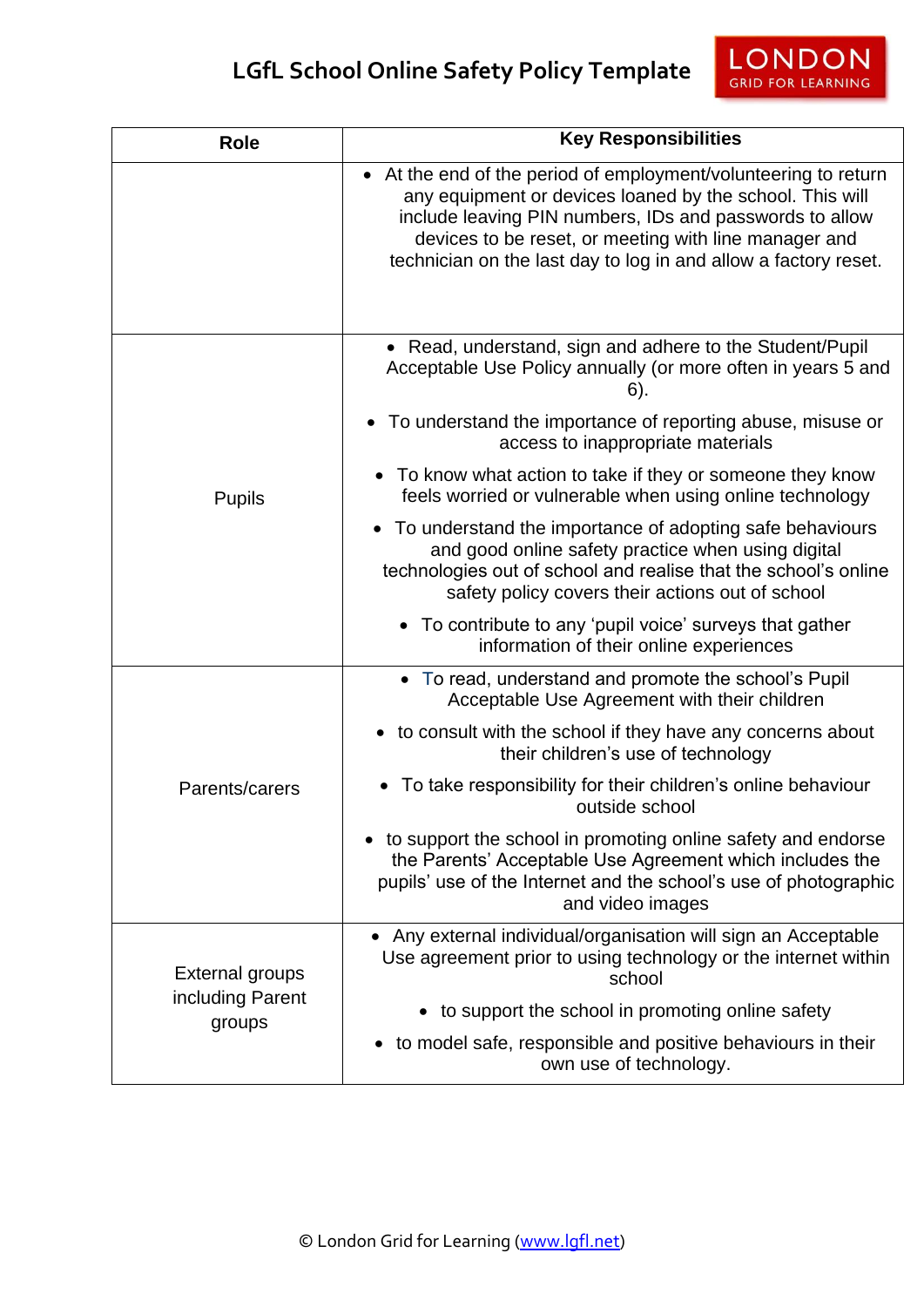## **Communication:**

The policy will be communicated to staff, pupils and the community in the following ways:

- Policy to be posted on the school website and on the Central Resource Library. A paper master copy is held in the school office
- Policy to be part of school induction pack for new staff.
- Regular updates and training on online safety for all staff.
- Acceptable use agreements discussed with staff and pupils at the start of each year. Acceptable use agreements to be issued to whole school community, on entry to the school.

#### **Handling Incidents:**

- The school will take all reasonable precautions to ensure online safety.
- Staff and pupils are given information about infringements in use and possible sanctions.
- Online Safety Leader acts as first point of contact for any incident.
- Any suspected online risk or infringement is reported to Online Safety Leader that day
- In addressing online safety incidents with pupils and parents, we may make it clear that we do not advocate deleting pupils' online accounts or removing their internet devices, as this may lead to pupils being unwilling to report instances of unsafe behaviour or abuse.
- We will encourage parents to monitor their children's online accounts and online behaviour outside school and respond to it appropriately.
- Any concern about staff misuse is always referred directly to the Headteacher, unless the concern is about the Headteacher in which case the complaint is referred to the Chair of Governors and the LADO (Local Authority's Designated Officer).

#### **Review and Monitoring**

The online safety policy is referenced within other school policies (e.g. Safeguarding and Child Protection policy, PSHE, Healthy Relationships and Wellbeing and Computing policy).

- The online safety policy will be reviewed annually or when any significant changes occur with regard to the technologies in use within the school
- There is widespread ownership of the policy and it has been agreed by the SLT and approved by Governors. All amendments to the school online safety policy will be disseminated to all members of staff and pupils.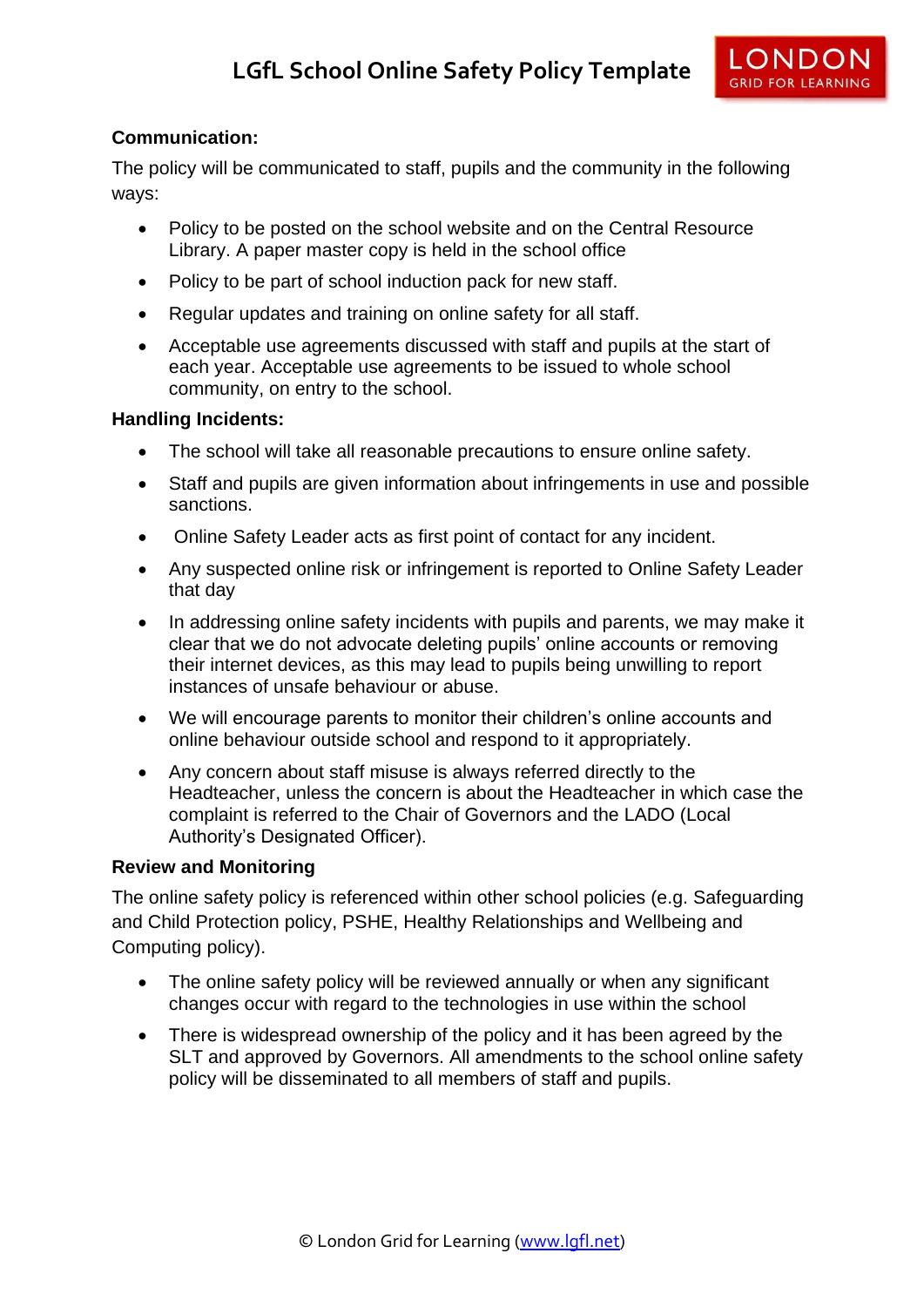

## **2. Education and Curriculum**

#### **Pupil online safety curriculum**

This school:

- has a clear, progressive online safety education programme as part of the computing and other curriculum areas as relevant. This covers a range of skills and behaviours appropriate to their age and experience;
- includes specific mention of 'sexting' as a form of irresponsible and illegal activity, and informs pupils of the personal and legal outcomes of this behaviour, as well as ways of avoiding it;
- ensures pupils and adults understand that it is wrong to express extremist views which may cause offence to others, including extremist religious and right-wing opinions;
- plans online use carefully to ensure that it is age-appropriate and supports the learning objectives for specific curriculum areas;
- will remind students about their responsibilities through the pupil Acceptable Use Agreement(s);
- ensures staff are aware of their responsibility to model safe and responsible behaviour in their own use of technology, e.g. use of passwords, logging-off, use of content, research skills, copyright;
- ensures that staff and pupils understand issues around plagiarism; how to check copyright and also know that they must respect and acknowledge copyright/intellectual property rights;
- ensure pupils only use school-approved systems and publish within appropriately secure / age-appropriate environments.

#### **Staff and governor training**

This school:

- makes regular training available to staff on online safety issues and the school's online safety education program;
- provides, as part of the induction process, all new staff [including those on university/college placement and work experience] with information and guidance on the Online Safety Policy and the school's Acceptable Use Agreements;
- invites governors to some of the school's online training sessions.

#### **Parent awareness and training**

This school:

- provides information via the school website about online safety and training is given annually on Safer Internet Day and more often if the school sees fit to do so;
- reinforces the parents' responsibility to monitor their children's online behaviour outside school.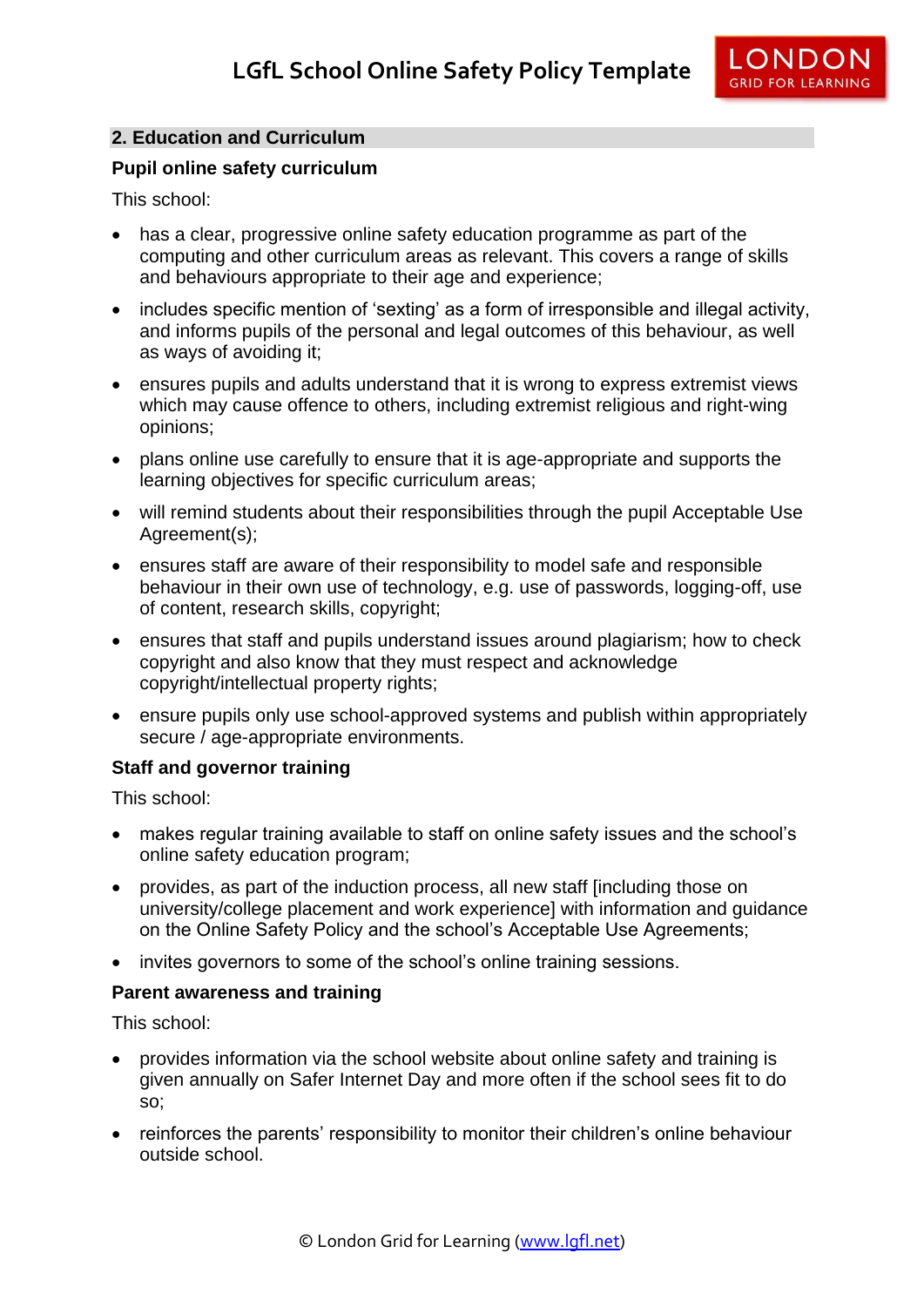

#### **3. Expected Conduct and Incident management**

#### **Expected conduct**

In this school, all users:

- are responsible for using the school IT and communication systems in accordance with the relevant Acceptable Use Agreements;
- understand the significance of misuse or access to inappropriate materials and are aware of the consequences;
- understand it is essential to reporting abuse, misuse or access to inappropriate materials and know how to do so;
- understand the importance of adopting good online safety practice when using digital technologies in and out of school;
- know and understand school policies on the use of mobile and hand held devices including cameras and watches capable of recording images, videos and sound

#### **Staff, volunteers and contractors**

- know to be vigilant in the supervision of children at all times, as far as is reasonable, and uses common-sense strategies in learning resource areas where older pupils have more flexible access:
- know to take professional, reasonable precautions when working with pupils, previewing websites before use; using age-appropriate (pupil friendly) search engines where more open Internet searching is required with younger pupils;

#### **Parents/Carers**

- should provide consent for pupils to use the internet, as well as other technologies, as part of the online safety acceptable use agreement form;
- should know and understand what the school's 'rules of appropriate use for the whole school community are and what sanctions result from misuse.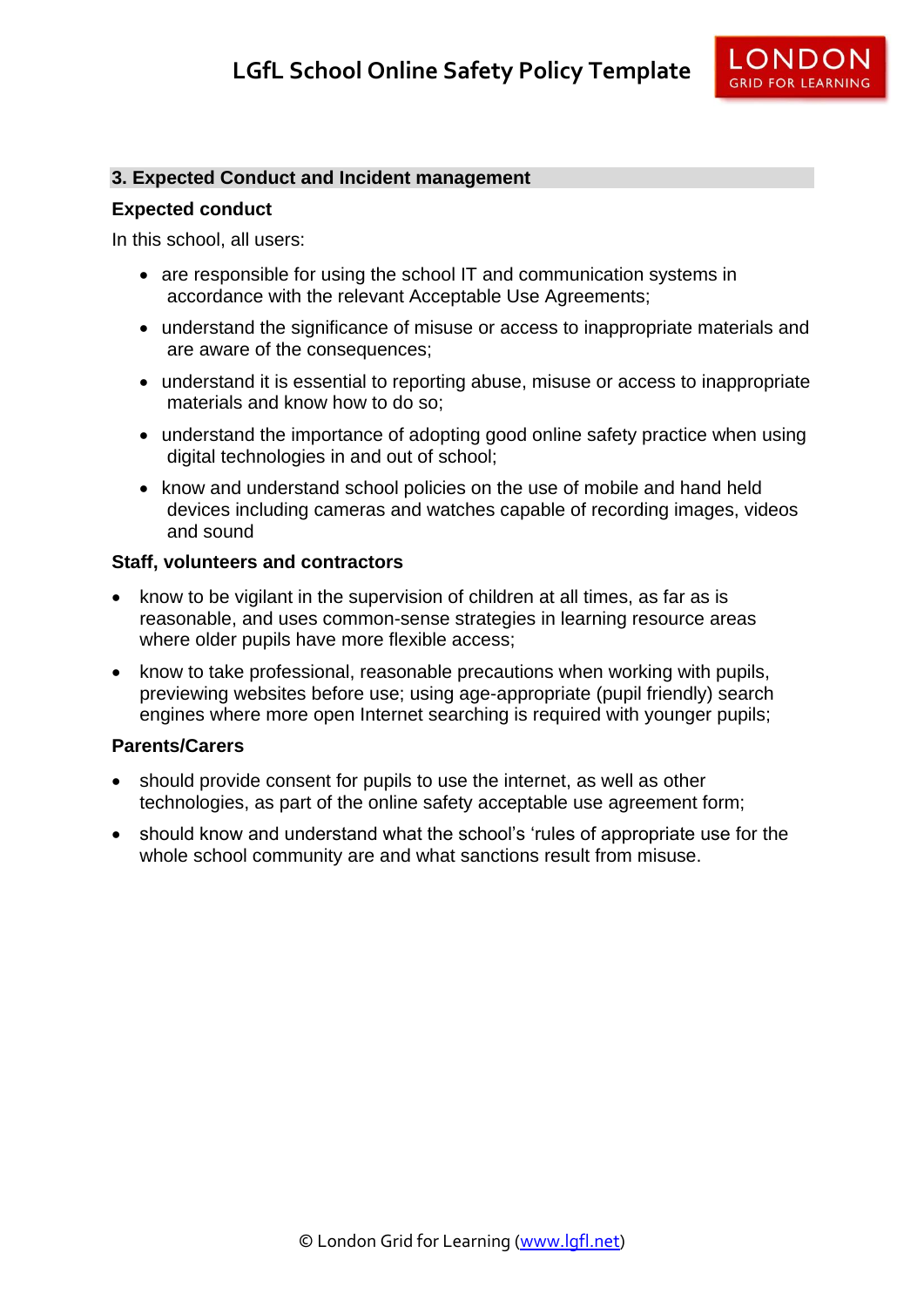

### **Incident Management**

In this school:

- there is strict monitoring and application of the online safety policy and a differentiated and appropriate range of sanctions;
- all members of the school are encouraged to be vigilant in reporting issues, in the confidence that issues will be dealt with quickly and sensitively, through the school's escalation processes;
- support is actively sought from other agencies as needed (i.e. the local authority, LGfL, UK Safer Internet Centre helpline, CEOP, Prevent Officer, Police, IWF) in dealing with online safety issues;
- monitoring and reporting of online safety incidents takes place and contribute to developments in policy and practice in online safety within the school;
- parents/carers are specifically informed of online safety incidents involving young people for whom they are responsible;
- the Police will be contacted if one of our staff or pupils receives online communication that we consider is particularly disturbing or breaks the law;
- we will immediately refer any suspected illegal material to the appropriate authorities – Police, Internet Watch Foundation and inform the LA.

#### **4. Managing IT and Communication System**

#### **Internet access, security (virus protection) and filtering**

This school:

- informs all users that internet and email use is monitored;
- has the educational filtered secure broadband connectivity through the LGfL:
- uses the LGfL filtering system which blocks sites that fall into categories (e.g. adult content, race hate, gaming). All changes to the filtering policy are logged and only available to staff with the approved 'web filtering management' status;
- uses USO user-level filtering where relevant;
- ensures network health through use of Sophos anti-virus software (from LGfL);
- Uses DfE, LA or LGfL approved systems including DfE S2S, LGfL USO FX2, Egress secure file/email to send 'protect-level' (sensitive personal) data over the internet
- Uses encrypted devices or secure remote access where staff need to access 'protect-level' (sensitive personal) data off-site;
- Works in partnership with the LGfL to ensure any concerns about the system are communicated so that systems remain robust and protect students.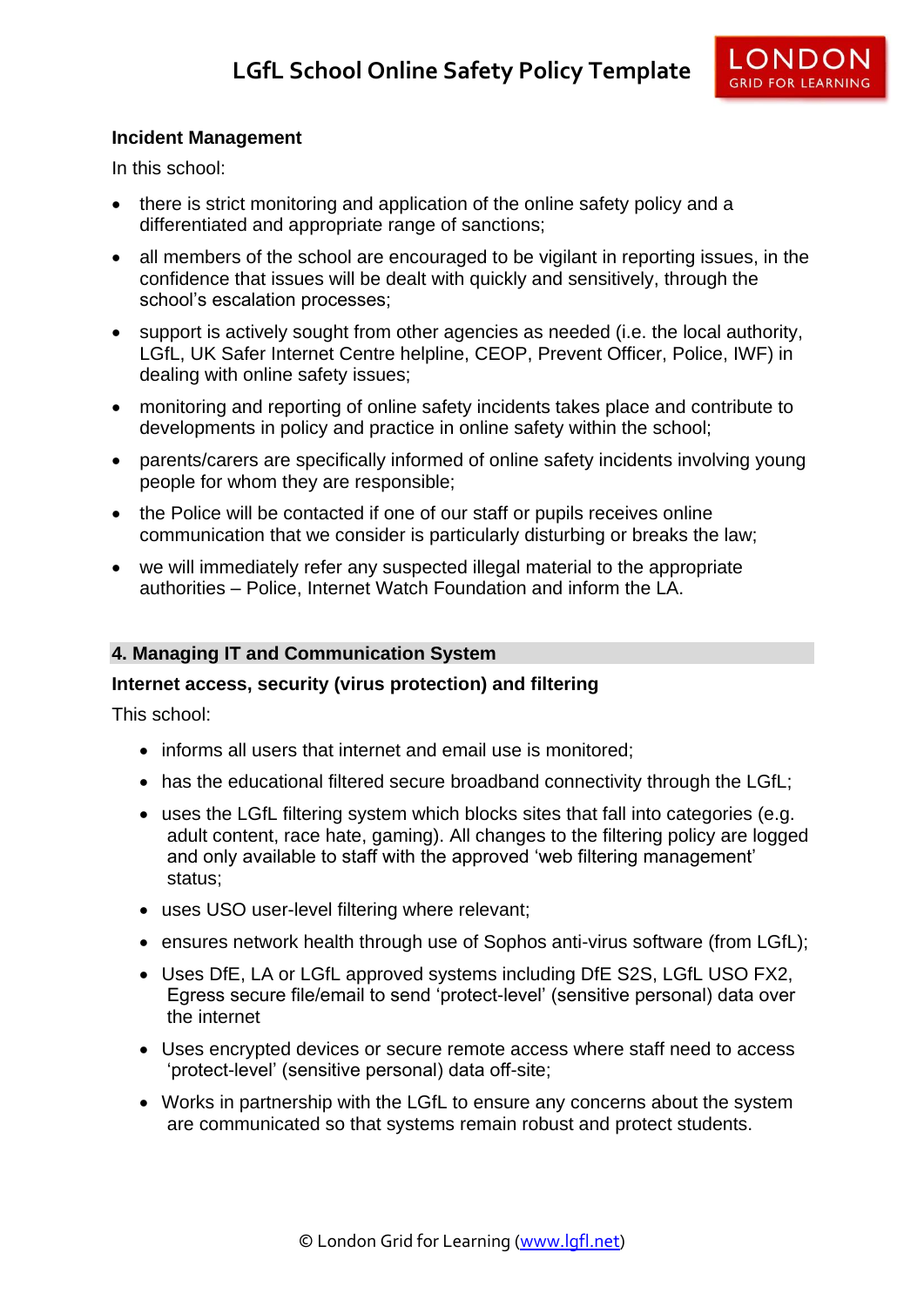

## **Network management (user access, backup)**

This school

- Uses individual, audited log-ins for all users the LGfL USO system;
- Uses guest accounts occasionally for external or short term visitors for temporary access to appropriate services;
- Uses teacher 'remote' management control tools for controlling workstations/viewing users/setting-up applications and Internet web sites, where useful;
- Has additional local network monitoring/auditing software installed;
- Ensures the Systems Administrator/network manager is up-to-date with LGfL services and policies/requires the Technical Support Provider to be up-to-date with LGfL services and policies;
- Has daily back-up of school data (admin and curriculum);
- Uses secure, 'Cloud' storage for data back-up that conforms to DfE quidance;
- Storage of all data within the school will conform to the EU and UK data protection requirements; Storage of data online, will conform to the [EU data](http://en.wikipedia.org/wiki/Data_Protection_Directive)  [protection directive](http://en.wikipedia.org/wiki/Data_Protection_Directive) where storage is hosted within the EU.

To ensure the network is used safely, this school:

- Ensures staff read and sign that they have understood the school's online safety Policy. Following this, they are set-up with Internet, email access and network access. Online access to service is through a unique, audited username and password. The same credentials are used to access the school's network;
- Governors read and sign the school's acceptable use agreement
- All pupils have their own unique username and password which gives them access to the internet and other services;
- Makes clear that no one should log on as another user and makes clear that pupils should never be allowed to log-on or use teacher and staff logins;
- Has set up the network with a shared work area for pupils and one for staff. Staff and pupils are shown how to save work and access work from these areas;
- Requires all users to log off or lock their computer when they have finished working or are leaving the computer unattended;
- Ensures all equipment owned by the school and/or connected to the network has up to date virus protection;
- Makes clear that staff are responsible for ensuring that any computer or laptop loaned to them by the school, is used primarily to support their professional responsibilities.

Makes clear that staff accessing LA systems do so in accordance with any corporate policies;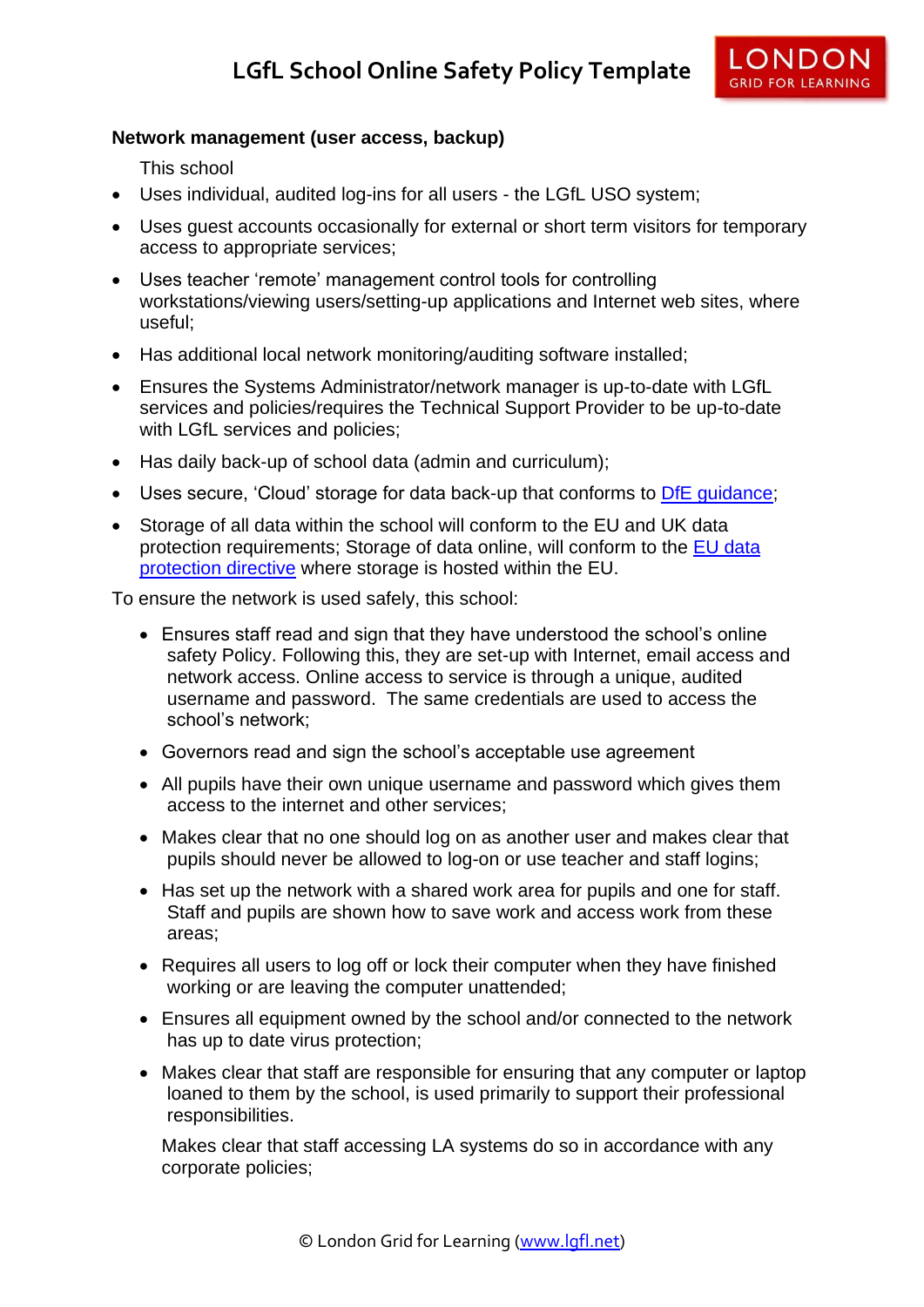- Maintains equipment to ensure Health and Safety is followed;
- Ensures that access to the school's network resources from remote locations by staff is audited and restricted and access is only through school or LA approved systems:
- Does not allow any outside agencies to access our network remotely except where there is a clear professional need and then access is audited and restricted and is only through approved systems;
- Has a clear disaster recovery system in place that includes a secure, remote off site back up of data;
- This school uses secure data transfer; this includes DfE secure S2S website for all CTF files sent to other schools;
- Ensures that all pupil level data or personal data sent over the Internet is encrypted or only sent within the approved secure system in our LA or through USO secure file exchange (USO FX);
- Our wireless network has been secured to industry standard enterprise security level and appropriate standards suitable for educational use;
- All IT and communications systems installed professionally and regularly reviewed to ensure they meet health and safety standards;

#### **Password policy**

- This school makes it clear that staff and pupils must always keep their passwords private, and must not share them with others: if a password is compromised the school should be notified immediately.
- All staff have their own unique username and private passwords to access school systems. Staff are responsible for keeping their password(s) private.
- We require staff to use STRONG passwords.

We require staff to change their passwords into the MIS, LGfL USO admin site, annually.

We require staff using critical systems to use two-factor authentication.

#### **E-mail**

#### **This school**

- Provides staff with an email account for their professional use, London Staffmail/LA email and makes clear personal email should be through a separate account;
	- We use anonymous or group e-mail addresses, for example [contact@engayne.co.uk](mailto:contact@engayne.co.uk) or [yearX@engayne.co.uk](mailto:yearX@engayne.co.uk)
	- Will contact the police if one of our staff or pupils receives an e-mail that we consider is particularly disturbing or breaks the law.
	- Will ensure that email accounts are maintained and up to date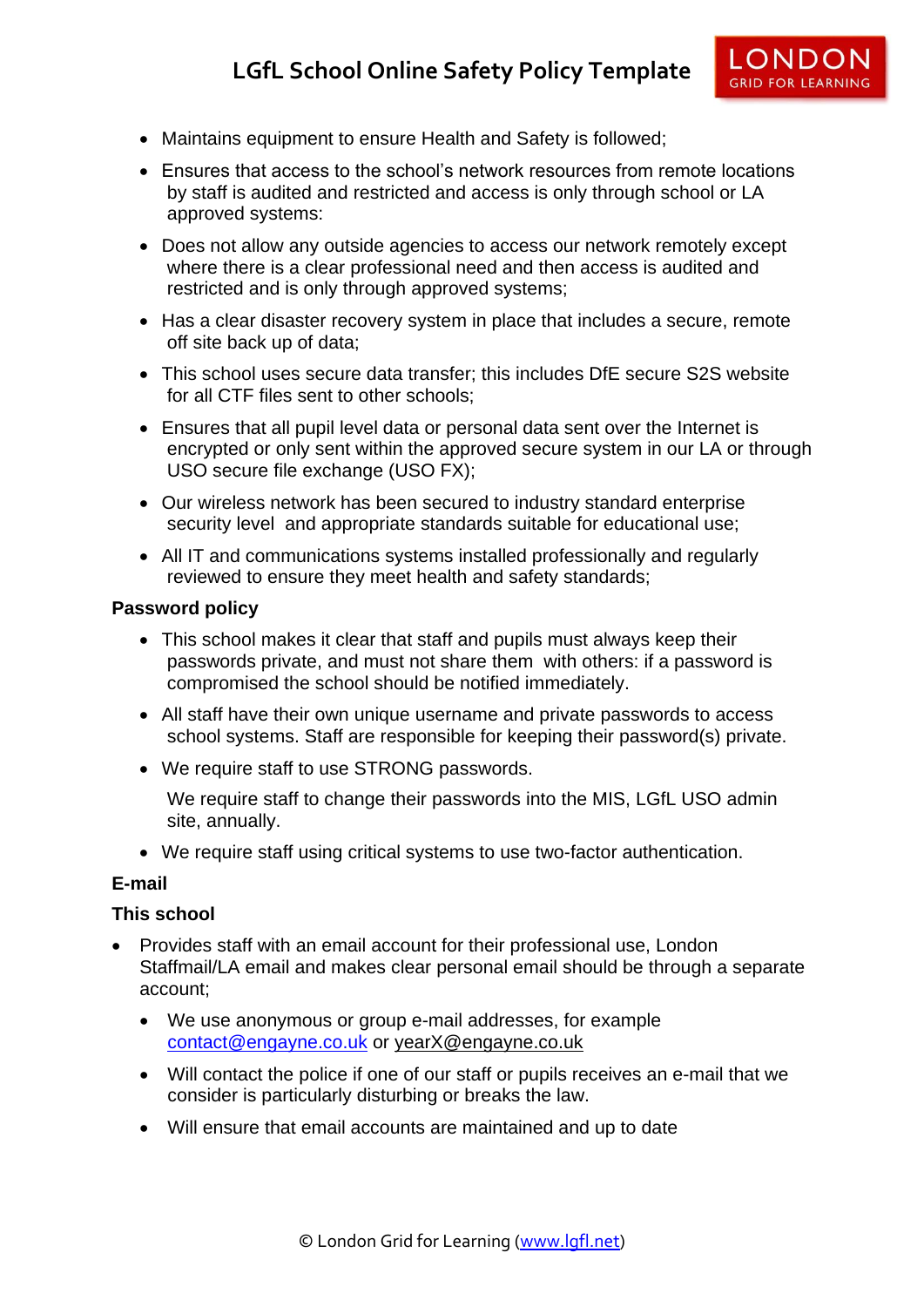

 We use a number of LGfL-provided technologies to help protect users and systems in the school, including desktop anti-virus product Sophos, plus direct email filtering for viruses.

## **Pupils:**

- We use the LGfL pupil email system which is intentionally 'anonymised' for pupil protection.
- Pupils are taught about the online safety and 'netiquette' of using email both in school and at home.

#### **Staff:**

- Staff can only use the LA or LGfL email systems on the school system
- Staff will use LA or LGfL email systems for professional purposes
- Access in school to external personal email accounts may be blocked
- Never use email to transfer staff or pupil personal data. 'Protect-level' data should never be transferred by email. If there is no secure file transfer solution available for the situation, then the data or file must be protected with security encryption.

## **School website**

- The Headteacher, supported by the governing body, takes overall responsibility to ensure that the website content is accurate and the quality of presentation is maintained;
- The school website complies with statutory DFE requirements;
- Most material is the school's own work; where other's work is published or linked to, we credit the sources used and state clearly the author's identity or status;
- Photographs published on the web do not have full names attached. We do not use pupils' names when saving images in the file names or in the tags when publishing to the school website;

## **Cloud Environments**

- Uploading of information on the school's online learning space is shared between different staff members according to their responsibilities e.g. all class teachers upload information in their class areas;
- Photographs and videos uploaded to the school's online environment will only be accessible by members of the school community;
- In school, pupils are only able to upload and publish within school approved 'Cloud' systems.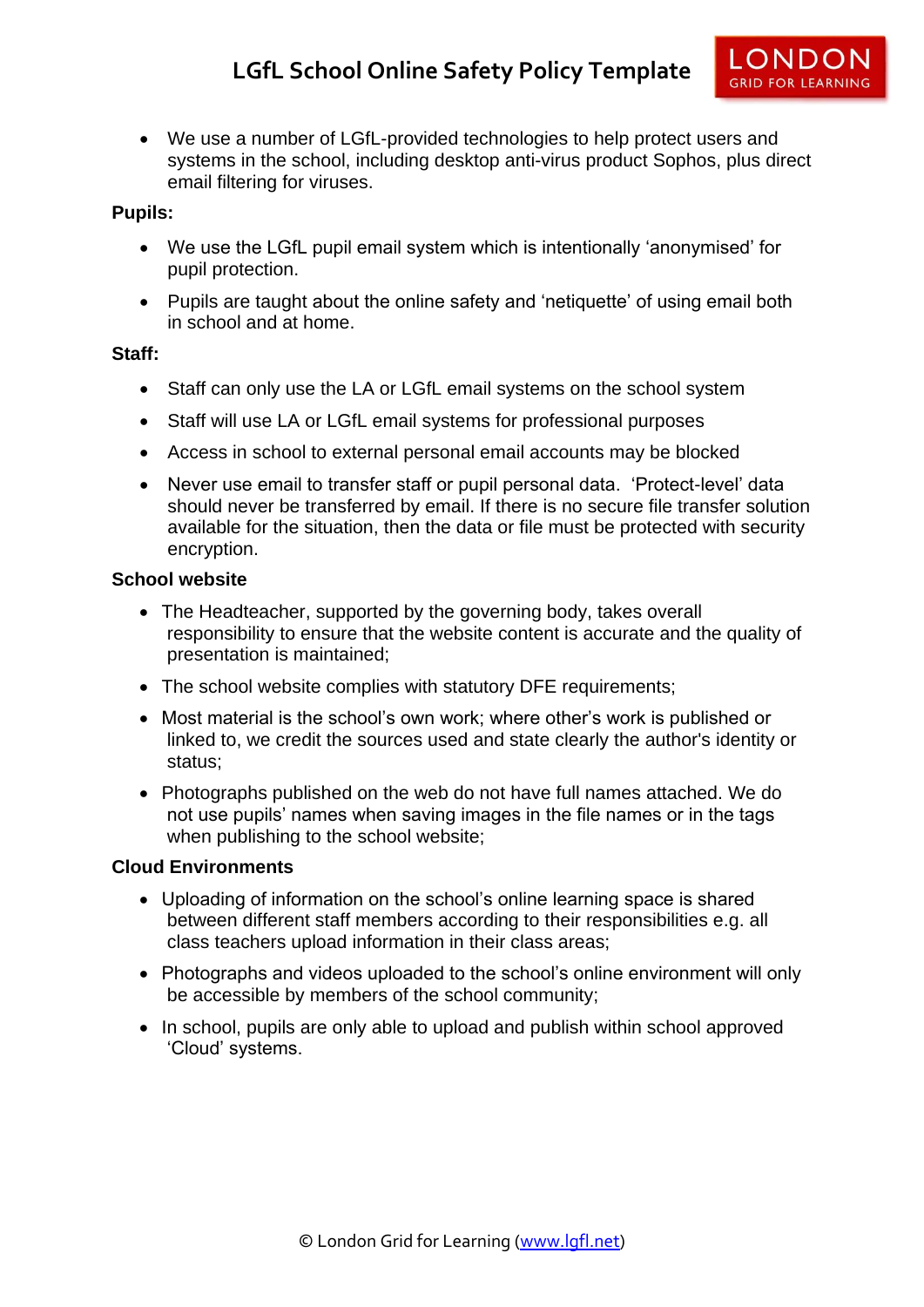## **Social networking**

#### **Staff, Volunteers and Contractors**

- Staff are instructed to always keep professional and private communication separate.
- Teachers are instructed not to run social network spaces for student use on a personal basis or to open up their own spaces to their students, but to use the school's preferred system for such communications.

## **School staff will ensure that in private use:**

- No reference should be made in social media to pupils, parents, carers or school staff;
- School staff should not be online friends with any pupil. Any exceptions must be approved by the Headteacher.
- They do not engage in online discussion on personal matters relating to members of the school community;
- Personal opinions should not be attributed to the school or local authority and personal opinions must not compromise the professional role of the staff member, nor bring the school into disrepute;
- Security settings on personal social media profiles are regularly checked to minimise risk of loss of personal information.

#### **Pupils:**

- Are taught about social networking, acceptable behaviours and how to report misuse, intimidation or abuse through our online safety curriculum work.
- Students are required to sign and follow our pupil Acceptable Use Agreement.

#### **Parents:**

- Parents are reminded about social networking risks and protocols through our parental Acceptable Use Agreement and additional communications materials when required.
- Are reminded that they need to ask permission before uploading photographs, videos or any other information about other people.

#### **CCTV**

- We have CCTV in the school as part of our site surveillance for staff and student safety. The use of CCTV is clearly signposted in the school. We will not reveal any recordings without appropriate permission.
- We use specialist lesson recording equipment on occasions as a tool to share best teaching practice. We do not reveal any such recordings outside of the staff and will not use for any other purposes.

#### **5. Data security: Management Information System access and Data transfer**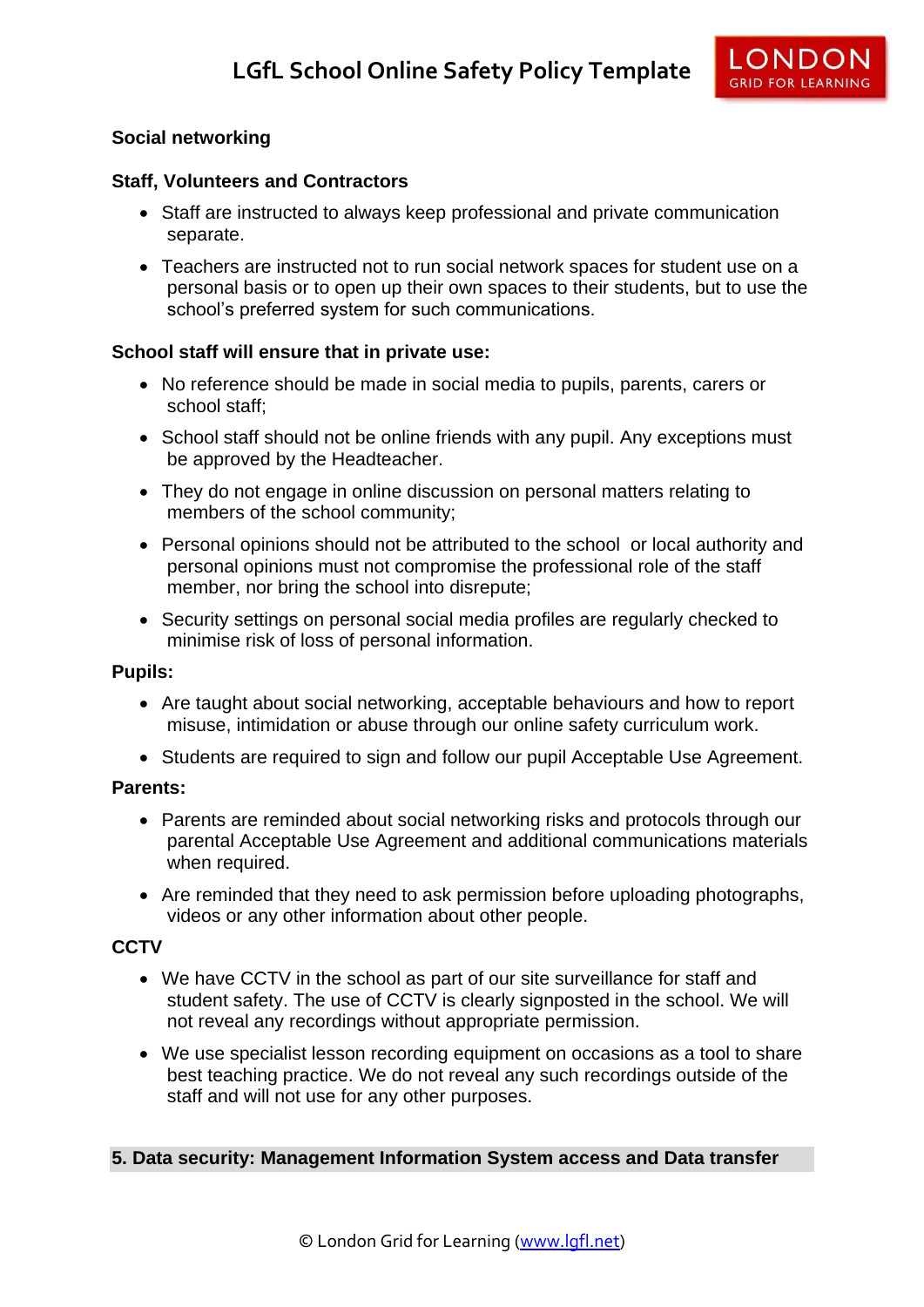

## **Strategic and operational practices**

At this school:

- The Head Teacher is the Senior Information Risk Officer (SIRO).
- Staff are clear who are the key contact(s) for key school information (the Information Asset Owners) are. We have listed the information and information asset owners.
- We ensure staff know who to report any incidents where data protection may have been compromised.
- All staff are DBS checked and records are held in a single central record

## **Technical Solutions**

- Staff have secure areas on the network to store sensitive files.
- We require staff to log-out of systems when leaving their computer or lock their computers when leaving them unattended
- We use the LGfL USO AutoUpdate, for creation of online user accounts for access to broadband services and the LGfL content.
- All servers are in lockable locations and managed by DBS-checked staff.
- Details of all school-owned hardware will be recorded in a hardware inventory.
- Details of all school-owned software will be recorded in a software inventory.
- Disposal of any equipment will conform to The Waste Electrical and Electronic [Equipment Regulations 2006](http://www.legislation.gov.uk/uksi/2006/3289/pdfs/uksi_20063289_en.pdf) and/or [The Waste Electrical and Electronic](http://www.legislation.gov.uk/uksi/2007/3454/pdfs/uksi_20073454_en.pdf)  [Equipment \(Amendment\) Regulations 2007.](http://www.legislation.gov.uk/uksi/2007/3454/pdfs/uksi_20073454_en.pdf) [Further information](http://www.environment-agency.gov.uk/business/topics/waste/32084.aspx) can be found on the Environment Agency website.
- Where any protected or restricted data has been held we get a certificate of secure deletion for any server that once contained personal data.
- We are using secure file deletion software.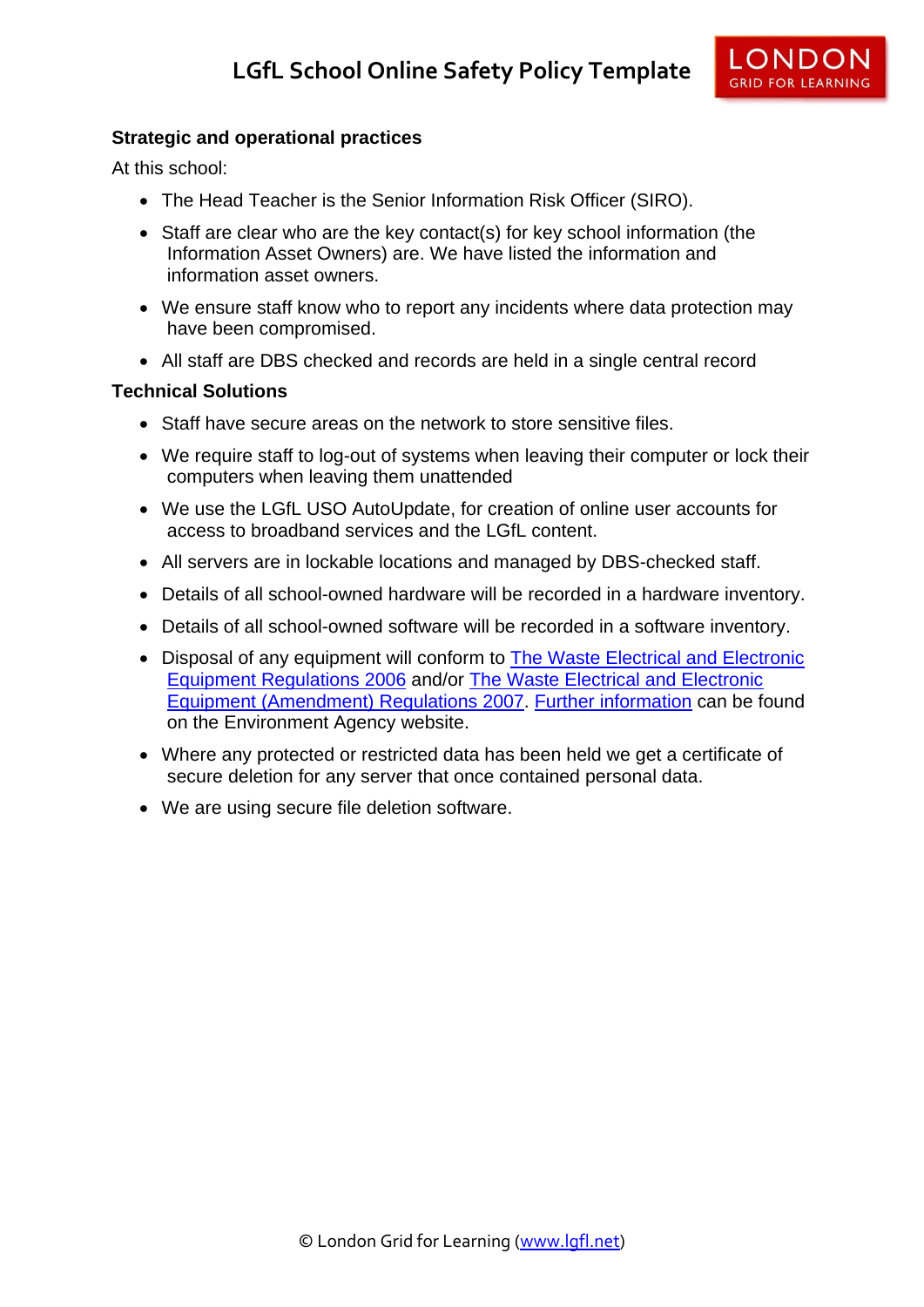

#### **6. Equipment and Digital Content**

#### **Mobile Devices (Mobile phones, tablets and other mobile devices)**

- Mobile devices brought into school are entirely at the staff member, students' and parents' or visitors' own risk. The school accepts no responsibility for the loss, theft, misuse or damage of any phone or hand held device brought into school.
- Mobile devices brought in to school are the responsibility of the device owner. The school accepts no responsibility for the loss, theft, misuse or damage of personally-owned mobile devices.
- Only Y6 pupils may bring a mobile phone into school. Mobiles must be turned off and must be deposited with their class teacher at the beginning of the day. The teacher will return it to the pupils at the end of the day.
- No pupil will bring into school a watch or other device which is capable of recording, or displaying images, video or audio without the express permission of the headteacher.
- Mobile devices are not permitted to be used in certain areas within the school site, e.g. changing rooms and toilets.
- Personal mobile devices will not be used during lessons or formal school time unless as part of an approved and directed curriculum-based activity with consent from the Headteacher or SLT.
- The Bluetooth or similar function of a mobile device should be switched off at all times and not be used to send images or files to other mobile devices.
- Personal mobile devices will only be used during lessons with permission from the teacher.
- Mobile devices will not be used in any way during lessons or formal school time. They should be switched off or silent at all times.
- No images or videos should be taken on mobile devices without the prior consent of the person or people concerned.
- Staff members may use their phones during school break times and in an appropriate place away from children.
- All visitors are requested to keep their phones on silent.
- The recording, taking and sharing of images, video and audio on any personal mobile device is to be avoided. All mobile device use is to be open to monitoring scrutiny and the Headteacher is able to withdraw or restrict authorisation for use at any time, if it is deemed necessary.
- The school reserves the right to search the content of any mobile devices on the school premises where there is a reasonable suspicion that it may contain illegal or undesirable material, including pornography, violence or bullying. Staff mobiles devices may be searched at any time as part of routine monitoring.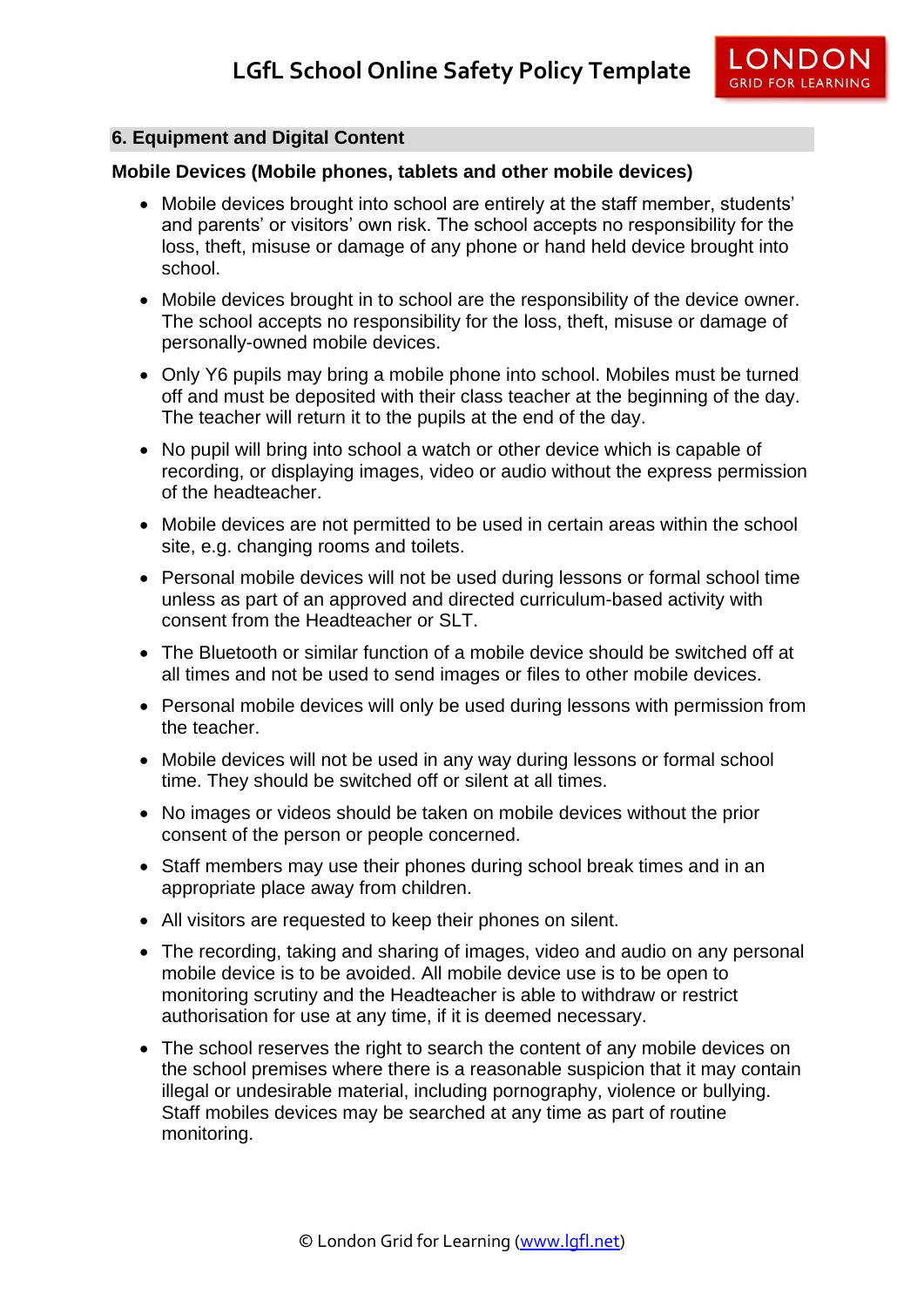• If a staff member is expecting a personal call they may leave their phone with the school office to answer on their behalf, or seek specific permissions to use their phone at times other than their break times.

## **Storage, Synching and Access**

#### **The device is accessed with a school-owned account**

- The device has a school created account and all apps and file use is in line with this policy. No personal elements may be added to this device.
- PIN access to the device must always be known by the network manager.

#### **The device is accessed with a personal account**

- If personal accounts are used for access to a school-owned mobile device, staff must be aware that school use will be synched to their personal cloud, and personal use may become visible in school and in the classroom.
- PIN access to the device must always be known by the network manager.
- Exit process when the device is returned the staff member must log in with personal ID so that the device can be Factory Reset and cleared for reuse.

#### **Students' use of personal devices**

- Mobile phones must be left at the school office and are not allowed into the school main building.
- The school accepts that there may be particular circumstances in which a parent wishes their child to have a mobile phone for their own safety (year 6 only). A letter must be written by the parent and the phone kept at the school office.

#### **Staff use of personal devices**

- Staff are not permitted to use their own mobile phones or devices in a professional capacity, such as for contacting children, young people or their families within or outside of the setting without the permission of the headteacher. In these circumstances, the telephone number must be withheld.
- Staff will be issued with a school phone where contact with students, parents or carers is required, for instance for off-site activities.
- Mobile phones and personally-owned devices will be switched off or switched to 'silent' mode. Bluetooth communication should be switched off and mobile phones or personally-owned devices will not be used during teaching periods unless permission has been granted by a member of the senior leadership team in emergency circumstances.
- Staff should not use personally-owned devices, such as mobile phones or cameras, to take photos or videos of students and will only use work-provided equipment for this purpose.
- In an emergency where a staff member doesn't have access to a schoolowned device, they should use their own device and hide (by inputting 141)